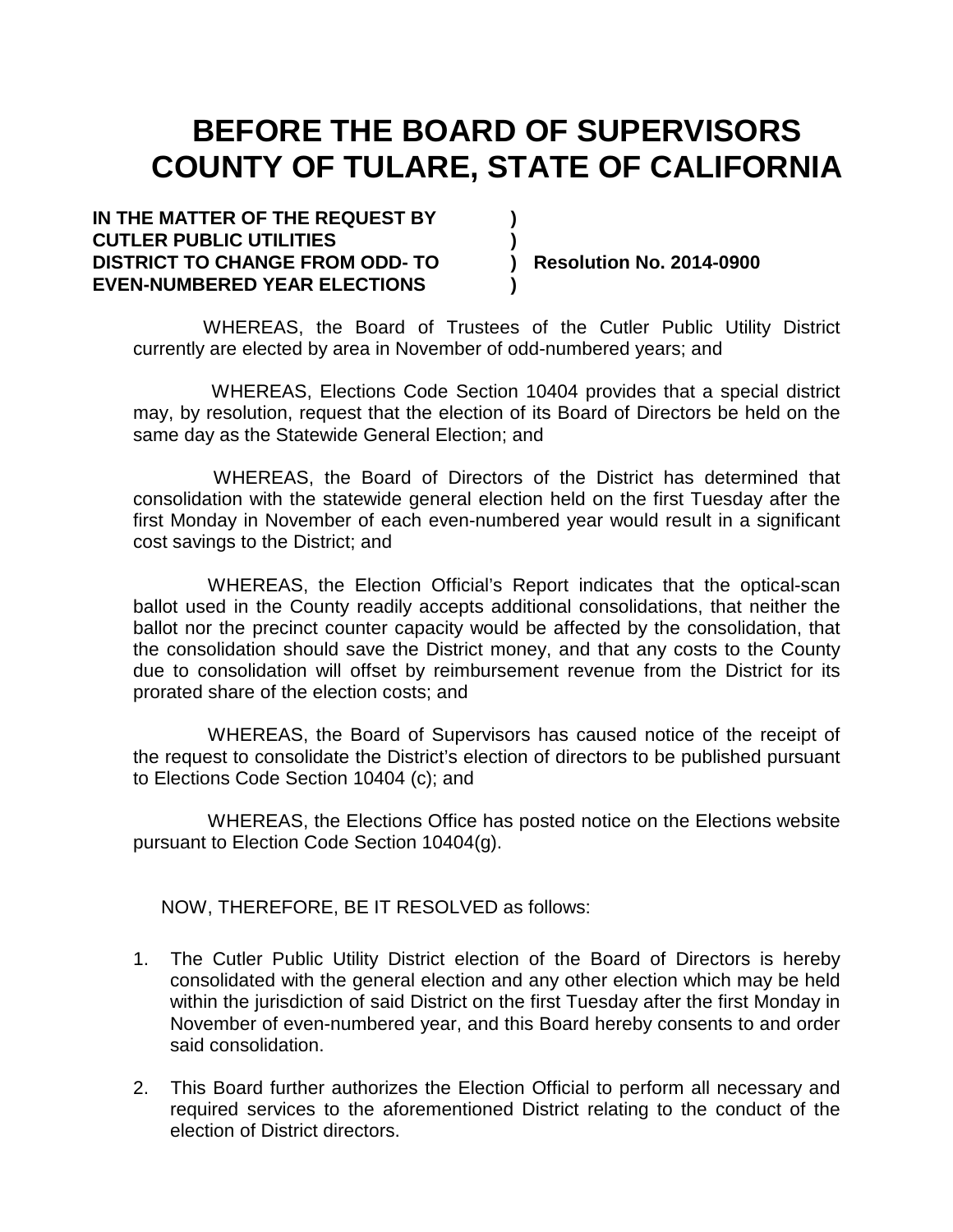- $\cdot$  3. All dates and procedural requirements of such election shall be consistent with applicable law with respect to nomination, notices, canvass of votes, certification of election and all other procedural requirements of the Elections Code pertaining to the primary or general election.
	- The District shall reimburse the County in full for the services performed in  $4.$ connection with such elections, upon presentation of a bill from the election official to the District.

UPON MOTION OF SUPERVISOR VANDER POEL, SECONDED BY SUPERVISOR ENNIS, THE FOLLOWING WAS ADOPTED BY THE BOARD OF SUPERVISORS, AT AN OFFICIAL MEETING HELD DECEMBER 16, 2014, BY THE FOLLOWING VOTE:

AYES: SUPERVISORS ISHIDA, VANDER POEL, COX, WORTHLEY AND ENNIS **NOES: NONE ABSTAIN: NONE ABSENT: NONE** 



ATTEST: **JEAN M. ROUSSEAU COUNTY ADMINISTRATIVE OFFICER/** CLERK, BOARD OF SUPERVISORS

BY: Deputy Clerk

Registrar of Voters Deputy Clerk

**DAY** 12/18/14  $\sim$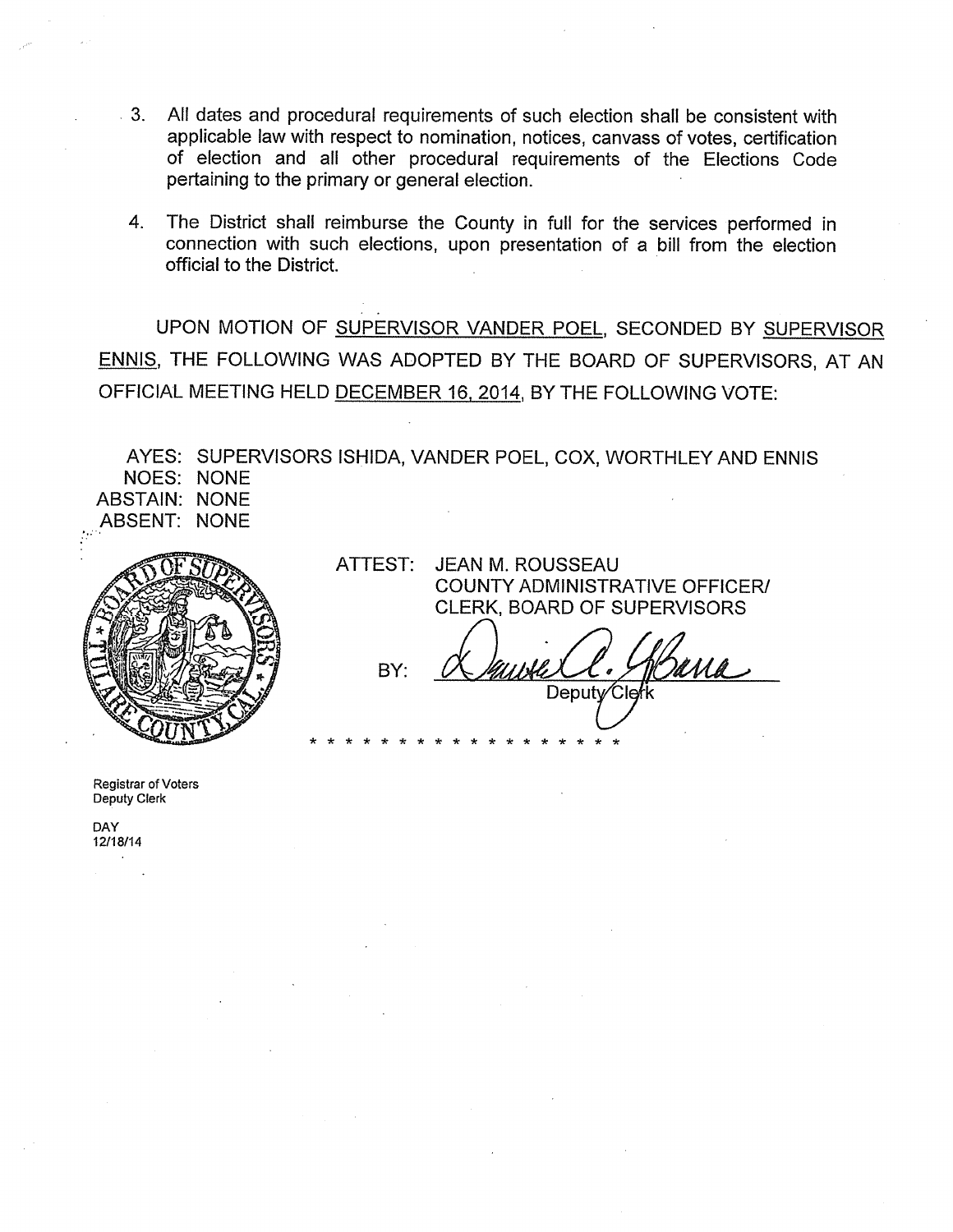## BEFORE THE BOARD OF DIRECTORS

# OF THE

## CUTLER PUBLIC UTILITY DISTRICT

## COUNTY OF TULARE, STATE OF CALIFORNIA

Resolution No. 2014-15

IN THE MATTER OF MOVING GOVERNING BOARD MEMBER ELECTIONS FROM ODD-NUMBERED YEARS TO EVEN-NUMBERED YEARS BEGINNING IN 2015 AND THEREAFTER)

WHEREAS, the CUTLER PUBLIC UTILITY DISTRICT is a Special District as defined in the California Elections Code §10404; and

WHEREAS, the District currently has elections for members of the governing Board of the District in November of odd numbered years; and

WHEREAS, it is in the best interest of the District to have the election of the governing body of the District to be held on the same day as the statewide general election.

NOW, THEREFORE, be it resolved that the Board of Directors of the CUTLER PUBLIC UTILITY DISTREICT does hereby petition the Board of Supervisors of Tulare County, to move the governing board members election for the District currently scheduled in November of odd numbered years to even numbered years beginning in 2015 and thereafter. The Board further request that all dates that are consistent with the primary or general election with respect to nominations, notices, canvassing of votes, certification of election and all other procedural requirements of the Elections Code pertinent to primary or general elections be on the same dates set for the statewide general election dates.

| E                      |                   |  |  |  |  |  |
|------------------------|-------------------|--|--|--|--|--|
| $1 - 2114$             |                   |  |  |  |  |  |
| <b>BOARD OF SILTER</b> | <b>TULARE CLE</b> |  |  |  |  |  |